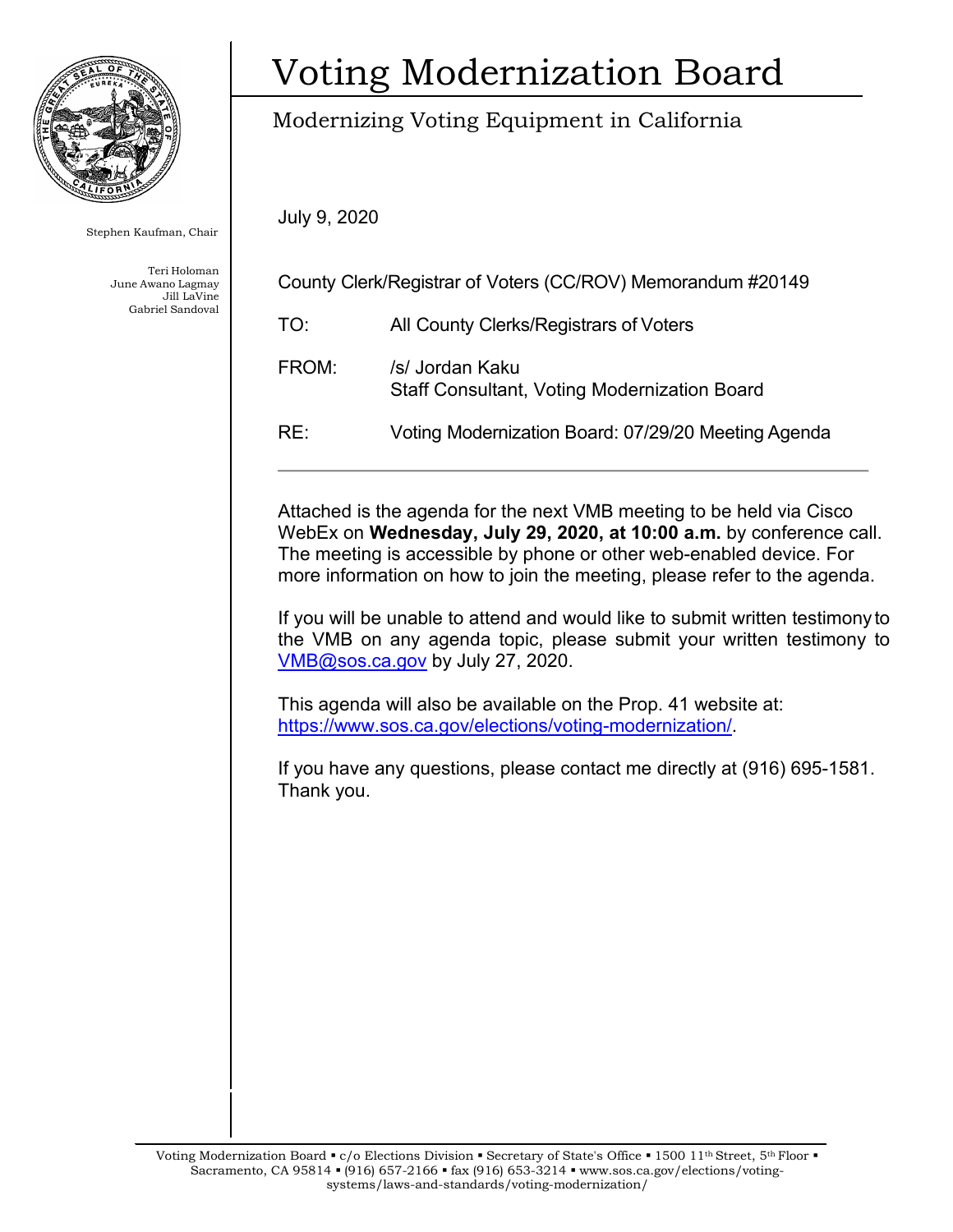

Stephen Kaufman, Chair

Teri Holoman June Awano Lagmay Jill La Vine Gabriel Sandoval

# Voting Modernization Board

Modernizing Voting Equipment in California

Issued on July 9, 2020

### **Voting Modernization Board Meeting Wednesday, July 29, 2020 10:00 a.m. – 12:00 p.m.**

Due to the ongoing concerns related to COVID-19, and consistent with Executive Order N-29-20, there will not be a public meeting location for this meeting. This meeting will be available to the public via teleconference. To join the meeting by phone, dial 1-408-418-9388, use access code 146 509 4513, and password zbMQMNia836. To join the meeting on the web, visit [https://casos.webex.com/casos/j.php?MTID=m4653b379e9d19778f984e840](https://casos.webex.com/casos/j.php?MTID=m4653b379e9d19778f984e8401c1c1a7b) [1c1c1a7b](https://casos.webex.com/casos/j.php?MTID=m4653b379e9d19778f984e8401c1c1a7b) using access code 146 509 4513, and password zbMQMNia836.

### **AGENDA**

- I. Call to Order
- II. Roll Call and Declaration of Quorum
- III. Public Comment: This time is set aside for public presentations regarding Board-related matters not appearing on the Agenda. Members of the public making presentations are limited to two (2) minutes per speaker.
- IV. Adoption of May 6, 2020, Actions & Meeting Minutes
- V. Standing Items: Receive report on the following issues:
	- (A) Update on SOS Notice of Withdrawal of Certification and Conditional Approval of Voting Systems
	- (B) Update on status of counties with remaining VMB Funds
- VI. Project Documentation Plan Review and Funding Award Approval: Receive staff reports for approval of funding award.
	- (A) Los Angeles County Phase 4

Voting Modernization Board • c/o Elections Division • Secretary of State's Office • 1500 11<sup>th</sup> Street, 5<sup>th</sup> Floor • Sacramento, CA 95814 • (916) 657-2166 • fax (916) 653-3214 • https:/[/www.sos.ca.gov/elections/voting-systems/laws-and-standards/voting-modernization/](http://www.sos.ca.gov/elections/voting-systems/laws-and-standards/voting-modernization/)